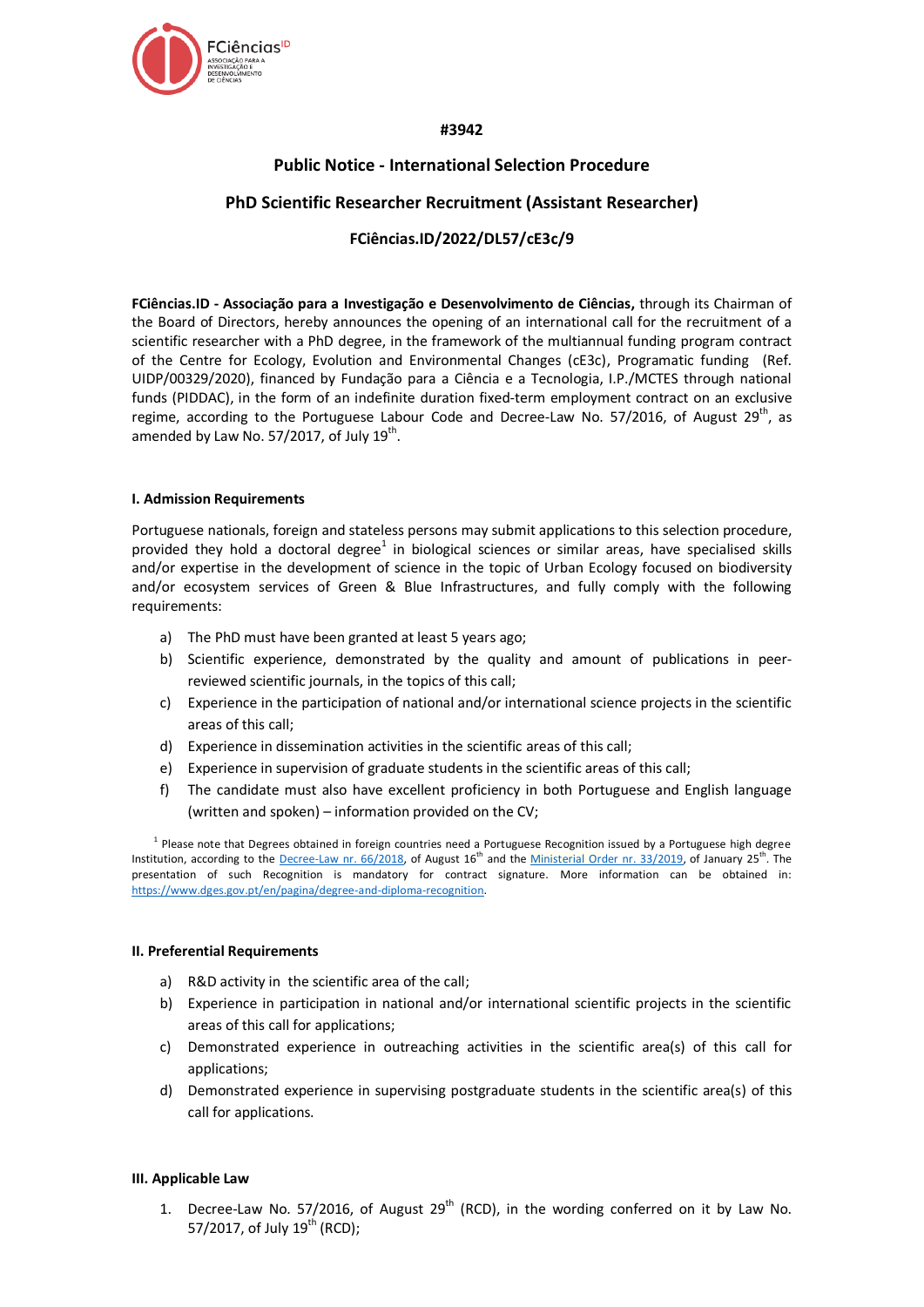

- 2. Portuguese Labour Code, as approved by Law No. 7/2009, of February  $12^{th}$ , in its current version (CT);
- 3. Regulatory Decree No. 11-A/2017, of December 29<sup>th</sup>;
- 4. Administrative Procedure Code, as published in Decree-Law No. 4/2015, of January  $7^{th}$ , in its current version (CPA).

# **IV. Work Plan**

The work plan, proposed by the candidate, is based on the objectives and description of the activities included in the Thematic Line 4 (Green & Blue Infrastructures for Urban Sustainability) of the Research Program Contract for the Centre for Ecology, Evolution and Environmental Changes (cE3c) (UIDB/00329/2020).

This thematic line 4 is based on the United Nations and European Union Agendas that recognize green and blue infrastructure of cities as key to urban sustainability. This thematic line aims at understanding how to use biodiversity to create vibrant and healthy cities.

The specific objectives of the work plan are: i) Biodiversity as the key to support ecosystem services: using ecological indicators and functional traits to track the provision of ecosystem services by green and blue infrastructures; ii) Adapt cities to the future: combining biodiversity with socio-economic and climate change scenarios to support cities adaptation strategies; iii) Stakeholders engagement and support: communicating knowledge to authorities to promote the use of ecological approaches in urban management.

#### **V. Composition of the Jury**

In accordance to article 13 of the RCD, the members of the jury are:

- President Professora Doutora Cristina Branquinho;
- 1st Member of the jury Professora Doutora Patrícia Ventura Garcia;
- 2nd Member of the jury Doutor Tiago Capela Lourenço;
- 1st Alternate Member of the jury Professor Doutor Margarida Santos-Reis;
- 2nd Alternate Member of the jury Professor Doutor Rui Rebelo.

# **V. Place of work**

Work will be developed at the facilities of Research Center cE3c – Centre for Ecology, Evolution and Environmental Changes, located in the Campus of the Faculty of Sciences – University of Lisbon, Campo Grande, Lisbon, Portugal.

# **VI. Contract Duration**

The full-time indefinite duration fixed-term employment contract is expected to start on July 2022, and will last until the Work Plan referred to in section IV is completed. It will have an expected duration until 31/12/2023, will not exceed the limits set in the RCD, including an initial experimental trial period of 30 days.

#### **VIII. Monthly Allowance**

The gross monthly salary corresponds to the position 1 of Assistant Researcher, being 3.230,21 Euros, on an exclusive regime, as stipulated in article 15 of the RCD, plus holiday and Christmas allowances, as well as food allowance in the amount and conditions set out for workers with a legal employment relationship under the Labour Code.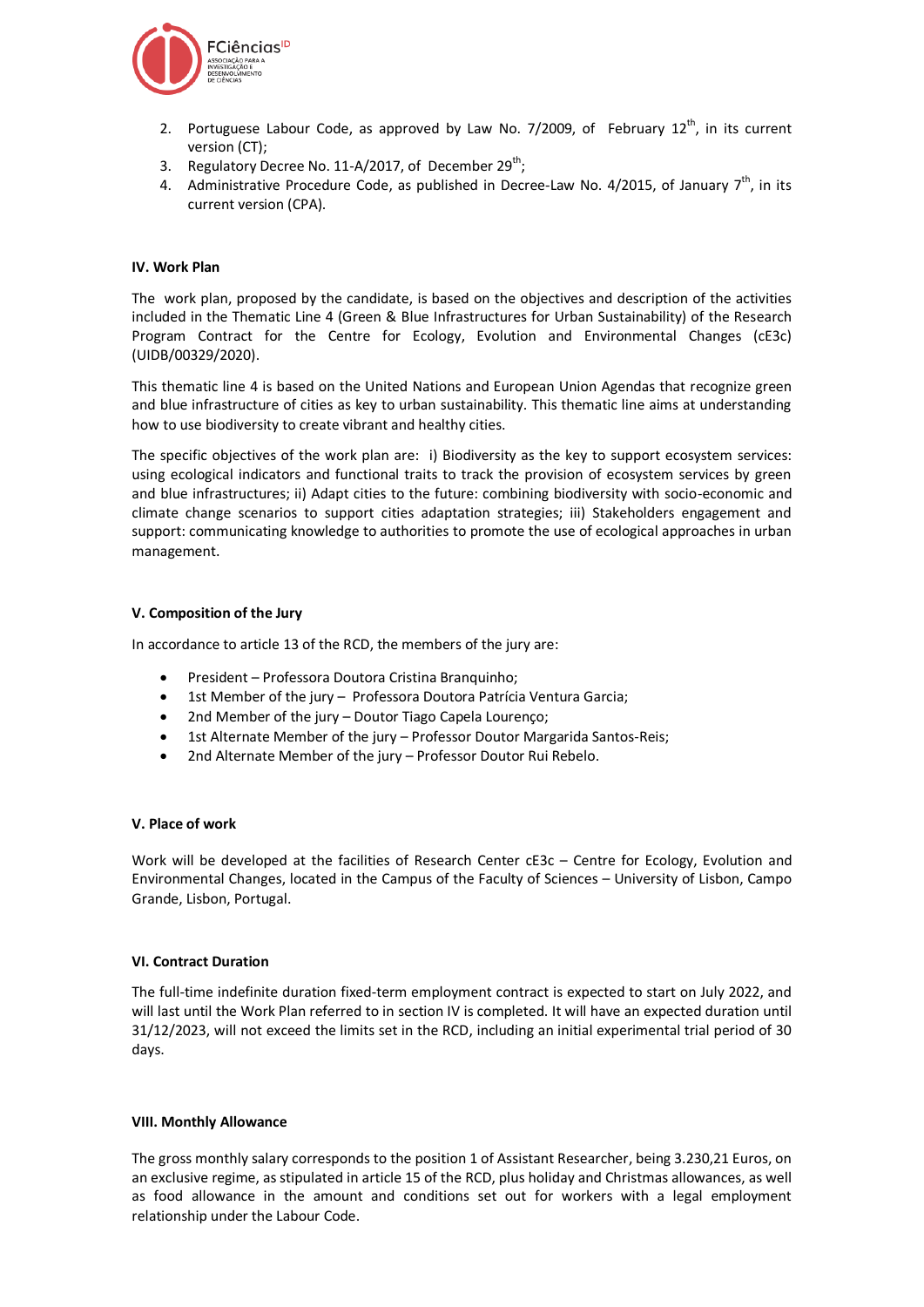

# **IX. Evaluation of applications**

- 1. Failure to comply with the Admission Requirements implies the non-admission of candidates in absolute merit.
- 2. According to article 5 of the RCD, the selection of the candidates approved in absolute merit will rely on the evaluation of their scientific and curricular achievements in the last five years, taking into consideration the quality and relevance of the scientific production, and the professional activity indicated as more relevant by the candidate, for the topic of the call.
- 3. Based on the assessment of the candidates' scientific and curricular background in the last 5 years, each member of the jury presents a justified proposal for admission (final classification equal to or greater than 75%) or exclusion (final classification below 75%) for each candidate, according to the evaluation criteria referred to in paragraph 5.
- 4. The final classification of candidates is given on a scale of 0 to 100%.
- 5. Evaluation of the relative merit of candidates, will rely on the following criteria:
	- a) Scientific publications in the area of the call 50%;
	- b) Participation in relevant scientific projects in the area of the call 30%;
	- c) Pedagogical and outreaching activities, in particular in the context of promoting scientific practices, organization of courses, seminars and conferences, in the area of the call - 10 %;
	- d) Written scientific project 10%;
	- e) Interview, if deemed necessary by the jury 10%.
- 6. The jury may decide to interview the three best ranked candidates [in criteria a) to d) of paragraph 5)], for clarifications and improved explanations of curricular elements. If there is an interview, the sum of the classification obtained in the evaluation criteria a) to d) will correspond to 90% of the final classification and the interview will correspond to 10%.
- 7. The jury shall deliberate by means of a roll-call vote based on the evaluation criteria.
- 8. Minutes of the jury meetings are drawn up, summarizing all relevant elements considered by jury members, as well as their individual votes and justifications.
- 9. After completion of the evaluation process, the jury will draw up a ranking of successful candidates with their classifications.
- 10. Hiring will be decided by the Chairman of the Board of Directors of FCiências.ID, based on the final jury recommendation.
- 11. The evaluation results will be published on the website of the FCiências.ID ("Concursos" tab). The candidates will be individually notified of the evaluation results by e-mail sent to the address indicated in the "Personal Data" section of the submitted form.
- 12. With the notification referred to in paragraph 11, the hearing phase of interested parties referred to in Article 121 *et seq.* of the CPA will begin, and last for ten working days.
- 13. The possible pronouncement of the candidate in a prior hearing must be addressed to the President of the jury and submitted in writing to [concursos@fciencias-id.pt.](mailto:concursos@fciencias-id.pt) The President of the jury will convene a jury's meeting to produce the final decision, within thirty working days.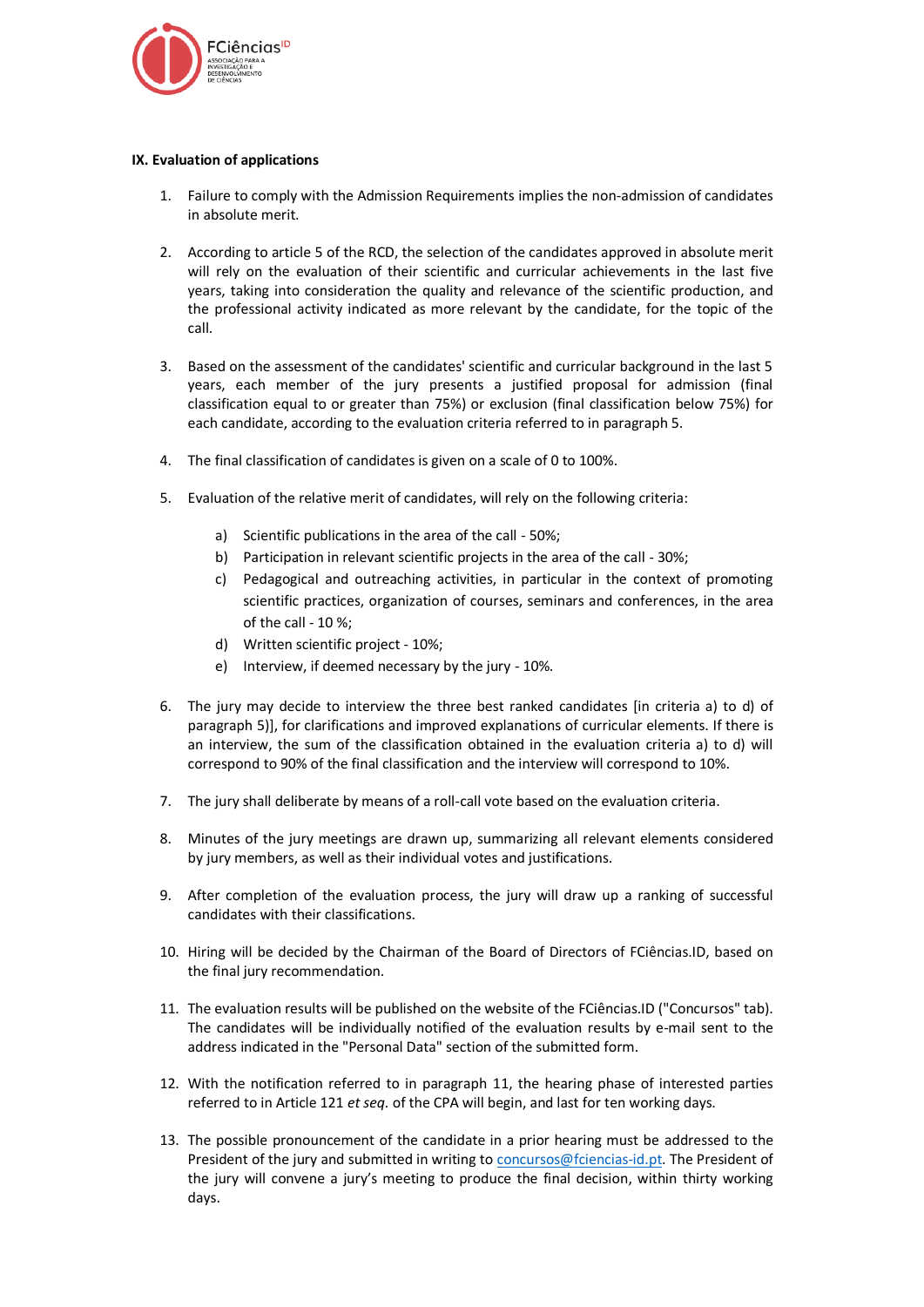

- 14. Within five working days of the final jury decision, the Chairman of the Board of Directors of FCiências.ID will approve it and the candidates will be notified.
- 15. The communication between FCiências.ID [\(concursos@fciencias-id.pt\)](mailto:concursos@fciencias-id.pt) and the candidates will be electronic and will comply with the following rules:
	- a) At the time of electronic submission of any document namely in the case of paragraph no 12 - the candidates must generate proof of "sent message".
	- b) FCiências.ID will send an email message acknowledging documents received to the email address used by the candidates, within two working days.
	- c) In case of absence of a confirmation receipt by FCiências.ID showing the possibility of technical problems that should neither be the responsibility of the candidate nor FCiências.ID - the candidates should contact FCiências.ID, with the proof referred to in point (a), to ensure delivery and proper receipt of the documents concerned.

# **X. Compliance with public policies**

- 1. FCiências.ID actively promotes a policy of non-discrimination and equal access, so that no candidate can be privileged, benefited, disadvantaged or deprived of any right or exempt from any duty due to, inter alia, ancestry, age, sex, sexual orientation, marital status, family status, economic situation, education, social origin or condition, genetic heritage, reduced working capacity, disability, chronic illness, nationality, ethnic origin or race, territory of origin, language, religion, political or ideological beliefs and trade union membership.
- 2. Under the terms of D.L. No. 29/2001, of February 3, a disabled candidate has a preference in equal classification, which prevails over any other legal preference. Candidates must declare their respective degree of disability, the type of disability and the means of communication / expression to be used in the selection process, under the terms of the above-mentioned diploma.

# **XI. Submission of Applications**

- 1. The present call will be open from  $9^{th}$  to 27 $^{th}$  June 2022.
- 2. The application and all the required documents may be submitted in Portuguese or English.
- 3. Applications will be submitted online, through the electronic platform of FCiências.ID [\(http://concursos.fciencias-id.pt\)](http://concursos.fciencias-id.pt/).
- 4. On the electronic platform, applicants will complete a *mandatory* section on Personal Data [name, address, date of birth, contact email, nationality and scientific identifiers] and upload files with the documents listed below:
	- i. Detailed *curriculum vitae mandatory -* **CV may be provided in PDF format or through th[e CIÊNCIAVITAE](https://cienciavitae.pt/) system**;
	- ii. A motivation letter clearly demonstrating that the candidate has an adequate profile for the position and fully complies with the Admission Requirements *mandatory*
	- iii. Scientific Project focused on the topic of the call and the objectives of the Centre for Ecology, Evolution and Environmental Changes (cE3c) with a maximum of 1000 words stating clearly the objectives, methods, expected results and innovation *mandatory*;
	- iv. Up to five publications relevant for the objectives of the Work Plan *mandatory*;